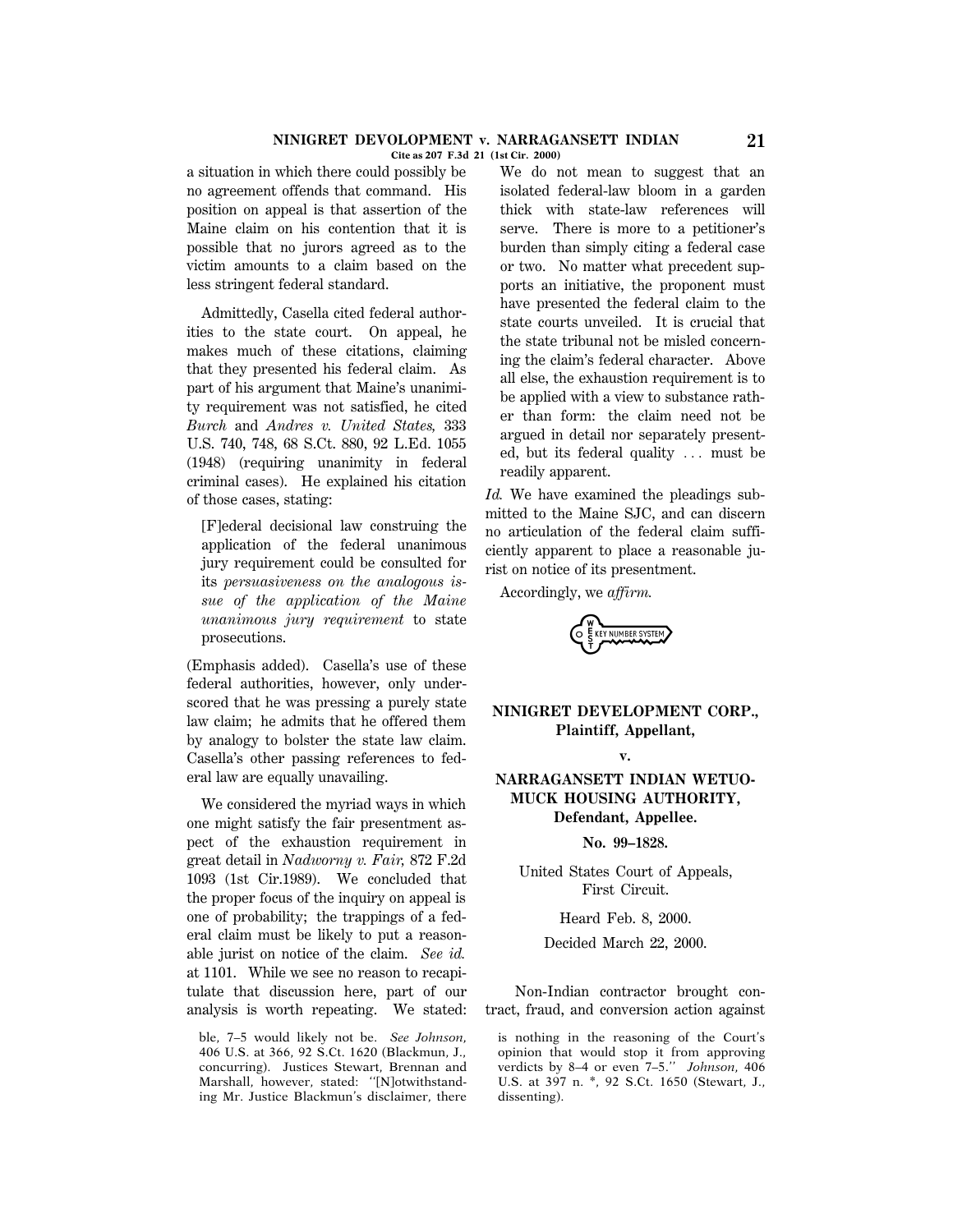tribal housing authority arising from contract for work outside of reservation. The United States District Court for the District of Rhode Island, Ronald R. Lagueux, J., 32 F.Supp.2d 497, dismissed action. Contractor appealed. The Court of Appeals, Selya, Circuit Judge, held that: (1) District Court did not have diversity jurisdiction over action; (2) District Court had federal question jurisdiction to determine extent of tribal court's jurisdiction over contractor's claims; (3) defense predicated on tribal sovereign immunity was susceptible to direct adjudication in federal courts, without reference to the tribal exhaustion doctrine; (4) tribe waived sovereign immunity with respect to contractor's claims; and (5) contractor would be required to exhaust tribal remedies.

Vacated and remanded.

#### **1. Federal Courts**  $\approx 284$

District court did not have diversity jurisdiction over action against tribal housing authority, inasmuch as authority, as arm of tribe, not separately incorporated, was analogous to stateless person, destroying complete diversity. 28 U.S.C.A. § 1332.

#### **2. Federal Courts**  $\approx 286.1$

Diversity jurisdiction requires, inter alia, complete diversity of citizenship between all plaintiffs, on one hand, and all defendants, on the second hand. 28 U.S.C.A. § 1332.

# **3. Federal Courts**  $\approx 284$

Because an Indian tribe is not considered to be a citizen of any state, it is analogous to a stateless person for jurisdictional purposes. 28 U.S.C.A. § 1332.

#### **4. Federal Courts** O**284**

Notwithstanding the joinder of other diverse parties, the presence of an Indian tribe destroys complete diversity. 28 U.S.C.A. § 1332.

#### **5. Federal Courts** O**195**

In contractor's contract and fraud action against tribal housing authority, district court had federal question jurisdiction to determine extent of tribal court's jurisdiction over contractor's claims, inasmuch as authority made colorable case for tribal court jurisdiction over contractor's principal claims and contractor disputed that proposition. 28 U.S.C.A. § 1331.

#### **6. Federal Courts**  $\approx 195, 433$

The question whether an Indian tribe retains the power to compel a non-Indian to submit to the civil jurisdiction of a tribal court is one that must be answered by reference to federal law, and that question, therefore, is a federal question over which federal courts have jurisdiction. 28 U.S.C.A. § 1331.

#### **7. Federal Courts**  $\approx 195$

Federal courts have authority to determine, as a matter arising under federal law, the limits of a tribal court's jurisdiction, even if the plaintiff's claims are not premised on federal law. 28 U.S.C.A. § 1331.

## **8. Indians**  $\approx 32(7)$

Where a party to a case pending in a federal court asserts a colorable claim that a tribal court has primary jurisdiction, charting the existence and extent of that jurisdiction demands careful study of the tribal exhaustion doctrine.

# **9. Federal Courts**  $\approx 195$

#### Indians  $\approx 27(2)$

Although tribal sovereign immunity is jurisdictional in nature, consideration of that issue always must await resolution of the antecedent issue of federal subjectmatter jurisdiction.

# **10. Federal Courts ©**195 **Indians**  $\approx 27(2)$

As long as federal subject-matter jurisdiction exists, a defense predicated on tribal sovereign immunity is susceptible to direct adjudication in the federal courts,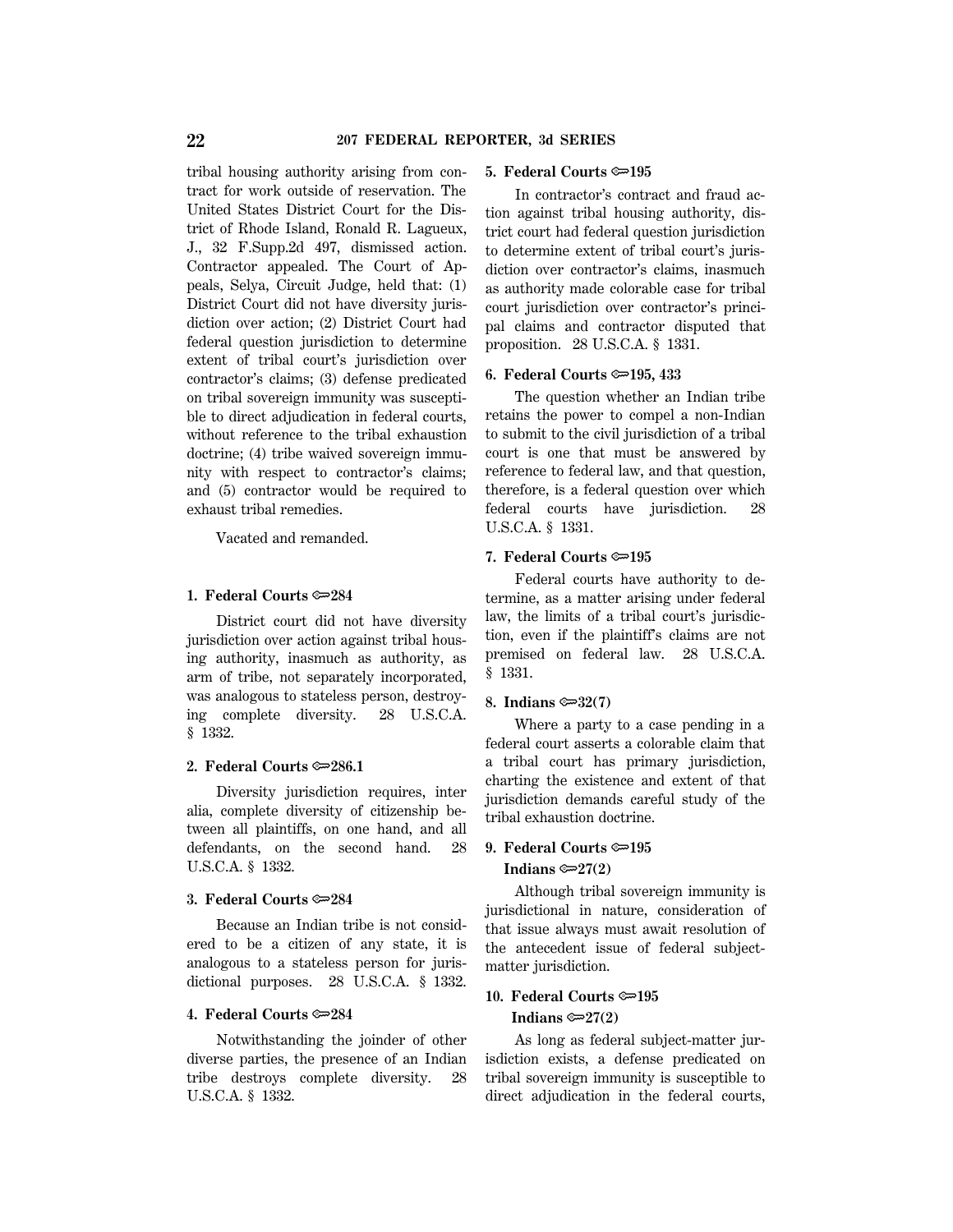**Cite as 207 F.3d 21 (1st Cir. 2000)**

without reference to the tribal exhaustion doctrine.

## **11. Indians ©**2, 27(1)

Tribal sovereign immunity predates the birth of the Republic and rests on the status of Indian tribes as autonomous political entities, retaining their original natural rights with regard to self-governance.

## 12. Indians  $\approx 32(10)$

Tribal housing authority, as arm of tribe, enjoyed full extent of tribe's sovereign immunity.

## **13. Indians ©** $27(1)$

Generally speaking, the doctrine of tribal sovereign immunity precludes a suit against an Indian tribe except in instances in which Congress has abrogated that immunity or the tribe has foregone it.

## **14.** Indians  $\mathcal{D}27(1)$ , 32(10)

Indian tribe's adoption of ordinance authorizing tribal housing authority to decree by contract to waive immunity from suit did not, in and of itself, waive sovereign immunity; phrase ''by contract'' would be surplusage if enactment of ordinance itself served to perfect waiver.

# **15. Municipal Corporations**  $\approx 120$ **Statutes ©** $\approx$ 206

Statutes and ordinances normally should be read to give effect to every word and phrase.

#### **16. Indians**  $\mathcal{D}27(1)$ **, 32(10)**

Indian tribe waived sovereign immunity with respect to contractor's claims arising from housing project, where tribe adopted ordinance authorizing tribal housing authority to decree by contract to waive immunity from suit, and contract for project committed all claims arising from contract to arbitration, and provided that agreement to arbitrate would be specifically enforceable under prevailing law.

## **17. Indians**  $\approx 27(1)$

Whether, and to what extent, an arbitration or forum-selection clause in a contract to which a tribe is a party constitutes a waiver of the tribe's sovereign immunity turns on the terms of that clause.

#### **18. Indians**  $\approx 27(1)$

Courts must take a practical, commonsense approach in attempting to separate words in a contract that fairly can be construed as comprising a waiver of tribal sovereign immunity from words that fall short.

## 19. Indians  $\approx 27(1)$

In a contract to which an Indian tribe is a party, explicit language broadly relegating dispute resolution to arbitration constitutes a waiver of tribal sovereign immunity, whereas language that is ambiguous rather than definite, cryptic rather than explicit, or precatory rather than mandatory, usually will not achieve that end.

## **20. Indians** O**27(3)**

The tribal exhaustion doctrine is not jurisdictional in nature, but, rather, is a product of comity and related considerations.

#### **21.** Indians  $\approx 27(3)$

Where applicable, the prudential doctrine of exhaustion of tribal remedies has force whether or not an action actually is pending in a tribal court.

#### **22.** Indians  $\approx 27(3)$

The tribal exhaustion doctrine applies even though the contested claims are to be defined substantively by state or federal law.

## **23.** Indians  $\textcircled{=}27(3)$

The tribal exhaustion doctrine holds that when a colorable claim of tribal court jurisdiction has been asserted, a federal court may, and ordinarily should, give the tribal court precedence and afford it a full and fair opportunity to determine the extent of its own jurisdiction over a particular claim or set of claims.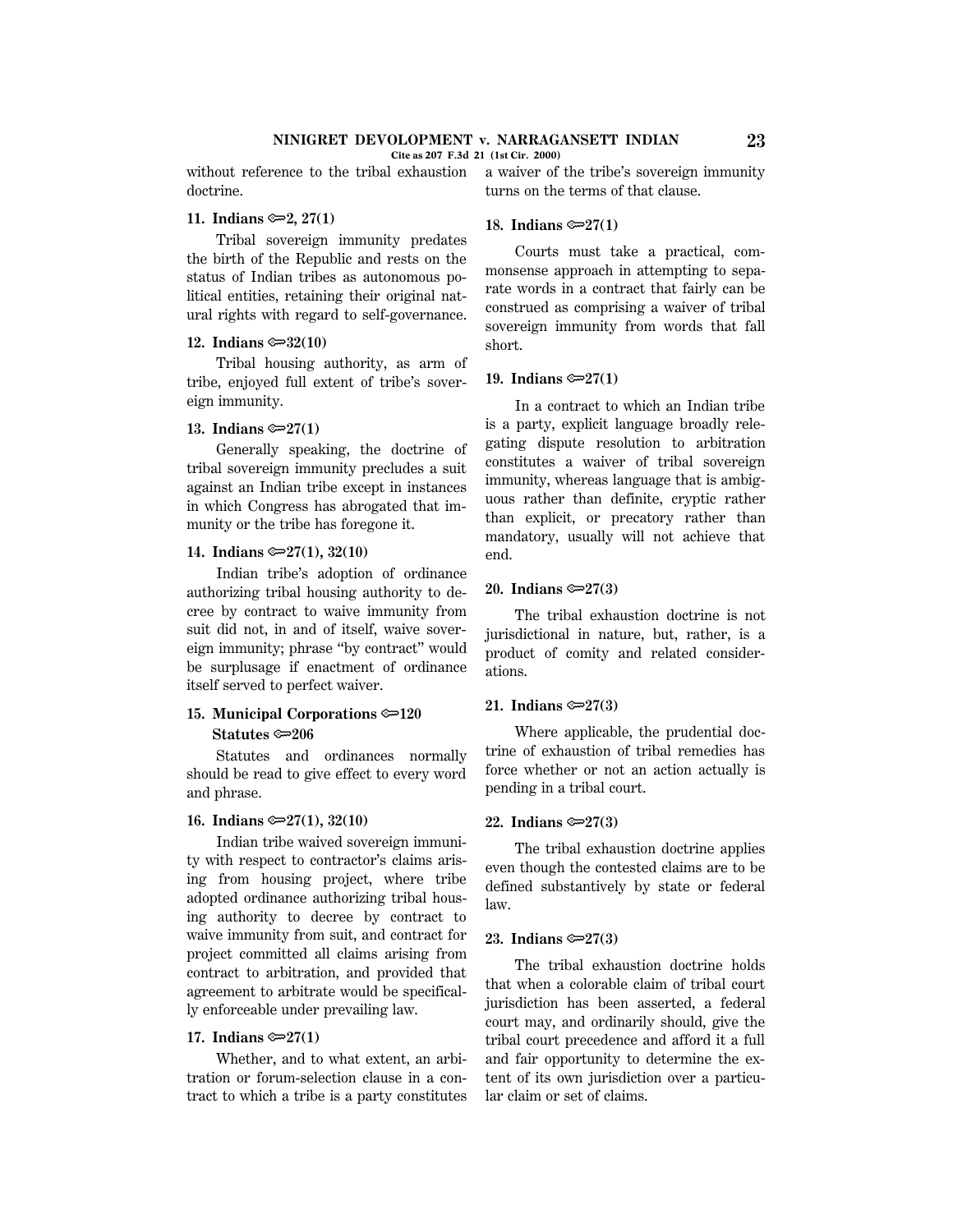#### **24. Indians** O**27(3)**

The tribal exhaustion doctrine does not apply mechanistically to every claim brought by or against an Indian tribe.

#### **25. Federal Courts**  $\approx 612.1, 617$

Court of Appeals would consider tribal exhaustion doctrine even though neither parties nor district court paid much attention to it, inasmuch as parties briefed issue below, and implied waivers of doctrine were disfavored.

#### **26. Indians** O**27(3)**

As a general rule, if a tribe has not explicitly waived exhaustion of tribal remedies, courts lack discretion to relieve its litigation adversary of the duty of exhausting tribal remedies before proceeding in a federal forum.

## **27. Indians** O**27(3), 32(10)**

Fact that contract between non-Indian contractor and tribal housing authority for construction of housing was to be performed outside reservation did not preclude requiring contractor to exhaust tribal remedies as precursor to bringing federal action against authority; contractor's dealings with authority bore directly on use and disposition of tribal resources, and requiring exhaustion would be consistent with doctrine's overarching purposes.

#### **28. Indians** O**27(3)**

Civil disputes arising out of the activities of non-Indians on reservation lands almost always require exhaustion of tribal remedies if they involve the tribe, but where a dispute arises out of activities conducted elsewhere, an inquiring court must make a particularized examination of the facts and circumstances attendant to the dispute in order to determine whether comity suggests a need for exhaustion.

#### **29. Indians** O**27(3)**

To trigger the tribal exhaustion doctrine, a claim arising from activities off the reservation must at a bare minimum impact directly upon tribal affairs.

## **30. Indians** O**27(3)**

In determining whether contractor was required to exhaust tribal remedies as precursor to federal court adjudication, Court of Appeals would measure case against tribal exhaustion doctrine's overarching purposes.

#### **31. Indians** O**27(3), 32(10)**

In resolving tribal housing authority's claim that tribal courts had supervening jurisdiction over non-Indian contractor's contract claim, district court could not turn directly to interpretation of contract's forum-selection clause and pass upon its enforceability, inasmuch as exhaustion of tribal remedies doctrine required that tribal court should determine whether clause was enforceable.

## **32. Indians** O**32(7)**

The determination of the existence and extent of tribal court jurisdiction must be made with reference to federal law, not with reference to forum-selection provisions that may be contained within the four corners of an underlying contract.

#### **33. Indians** O**27(3), 32(7)**

Where the tribal exhaustion doctrine applies generally to a controversy, an argument that a contractual forum-selection clause either dictates or precludes a tribal forum should not be singled out for special treatment, but should initially be directed to the tribal court.

## **34. Indians** O**27(3)**

A concern for tribal sovereignty forms the epicenter of the tribal exhaustion doctrine.

#### **35. Indians** O**27(3)**

Exhaustion of tribal remedies is not required where an assertion of tribal jurisdiction is motivated by a desire to harass or is conducted in bad faith, or where the action is patently violative of express jurisdictional prohibitions, or where exhaustion would be futile because of the lack of an adequate opportunity to challenge the court's jurisdiction.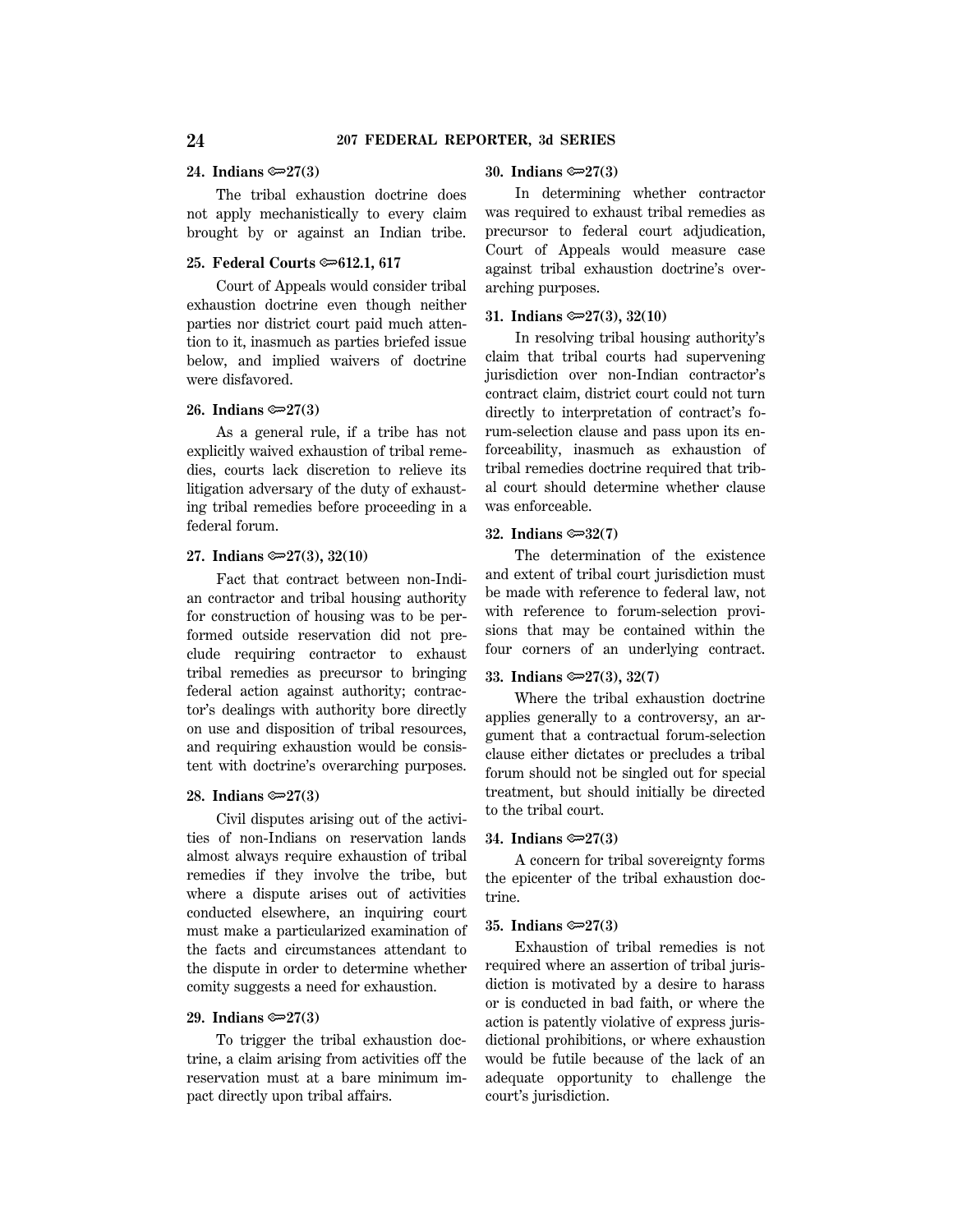## **NINIGRET DEVOLOPMENT v. NARRAGANSETT INDIAN 25**

**Cite as 207 F.3d 21 (1st Cir. 2000)**

#### **36. Indians** O**27(3)**

Non-Indian contractor would not be excused on futility grounds from exhausting its tribal remedies with respect to its claim against tribal housing authority, inasmuch as its averment that tribal court would necessarily support tribal agency was unsupported, and there was no basis in record for conclusion that tribal court judges would merely rubberstamp tribal council's earlier decision.

## **37.** Indians  $\approx 27(3)$

Absent tangible evidence of bias, a party asserting the futility exception cannot skirt the tribal exhaustion doctrine simply by invoking unfounded stereotypes.

#### **38. Indians** O**27(3), 32(10)**

Tribal housing authority's failure to volunteer information that tribal court was not free-standing, but was merely subset of tribal council, did not evidence that authority's assertion of tribal court jurisdiction over non-Indian contractor's claims was made in bad faith, such that exhaustion of tribal remedies should be excused; contractor offered no evidence of affirmative misleading or other misconduct.

## **39. Indians** O**27(3)**

Merely crying ''foul'' is not enough to show an assertion of tribal jurisdiction is made in bad faith, such that exhaustion of tribal remedies should be excused.

#### **40. Indians**  $\mathcal{F}32(7, 10)$

In non-Indian contractor's action against tribal housing authority, as matter of comity, it was for tribal court, in first instance, to determine contours of its own jurisdiction, in the process interpreting contractual forum-selection clause, and if it determined that it had the authority to proceed, to effectuate its jurisdictional determination by adjudicating merits of the claims.

#### **41. Indians** O**27(7)**

If contract case remitted to tribal court under comity principles were to return to federal court, all preserved juris-

dictional issues would be subject to plenary district court review, but, as long as tribal court properly defined its own jurisdiction, respect for tribal court system would bar relitigation of merits-related issues presented to and decided by that court.

Joseph F. Dugan for appellant.

John F. Killoy, Jr., with whom Law Offices of H. Jefferson Melish was on brief, for appellee.

Before TORRUELLA, Chief Judge, SELYA and LIPEZ, Circuit Judges.

#### SELYA, Circuit Judge.

This matter requires us to explore the complex web of considerations that envelops the interrelationship between federal courts and Indian tribal courts. We conclude that the district court had subjectmatter jurisdiction under 28 U.S.C. § 1331. Withal, the scope of that jurisdiction was narrow, enabling the court, in effect, only to pass upon (1) the extent of the tribal court's jurisdiction over the plaintiff's claims, and (2) the defendant's assertion that, as an arm of a federally recognized Indian tribe, the impervious shield of tribal sovereign immunity protected it from suit. We hold that the defendant waived its immunity, that the tribal exhaustion doctrine applies, and that the remaining issues in the case (including the validity *vel non* of the contractual forum-selection clause that the district court found to be determinative) must first be aired before the tribal court. Accordingly, we vacate the existing judgment and remand with instructions.

#### **I. BACKGROUND**

The Narragansett Indian tribe (the Tribe), a federally recognized tribe, established the Narragansett Indian Wetuomuck Housing Authority (the Authority) in October 1985 pursuant to a tribal ordinance. The Authority functions under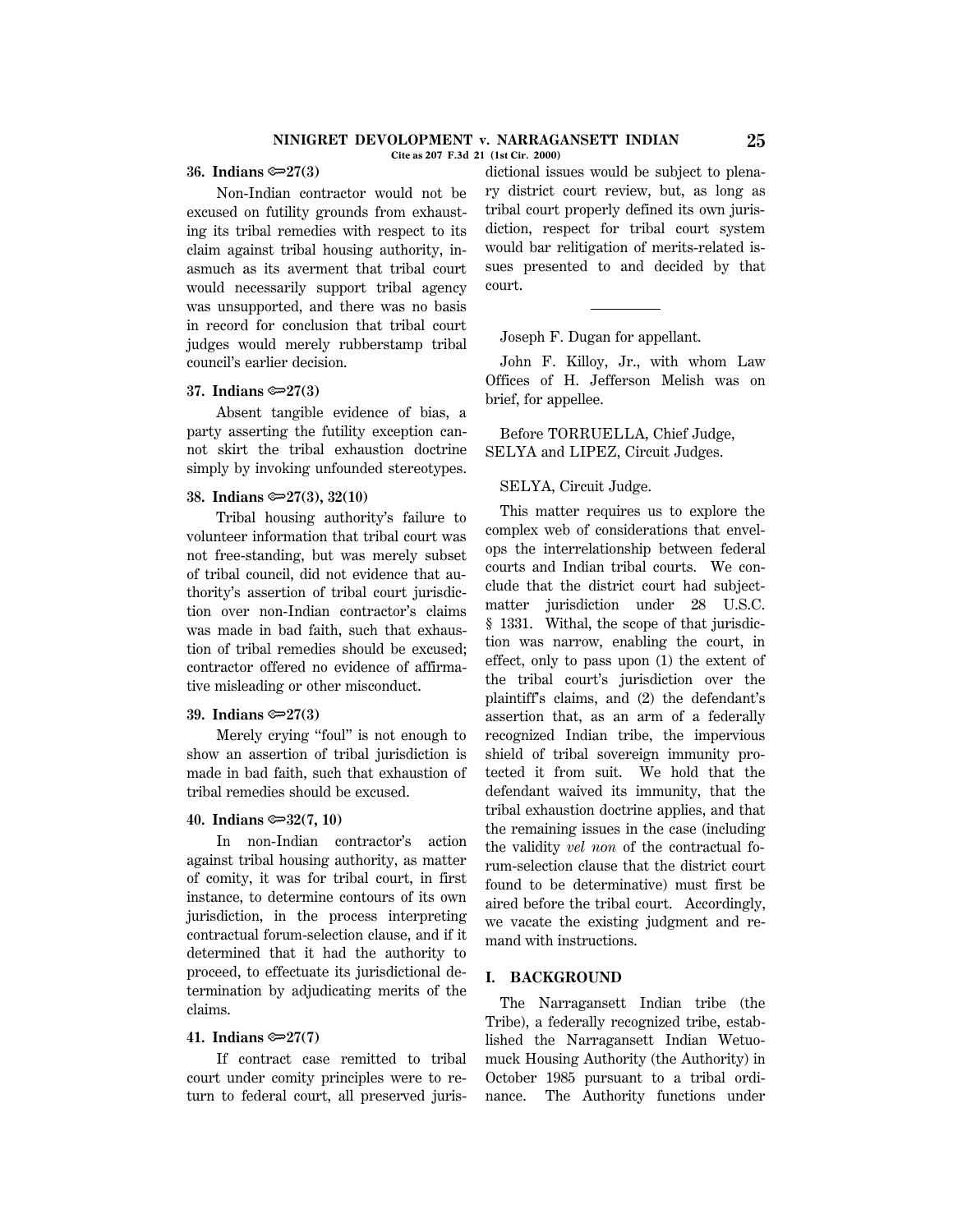regulations promulgated by the United States Department of Housing and Urban Development (HUD). *See* 24 C.F.R. § 1000.10 (1998) (governing establishment and operation of Indian housing authorities). In the fullness of time, the Authority and plaintiff-appellant Ninigret Development Corporation (Ninigret)—a Rhode Island business corporation in which a member of the Tribe apparently is a principal—embarked upon a series of business transactions.

The litigation underlying this appeal stems from one such transaction: an agreement entered into between the parties for the construction of a low-income housing development known as the Narragansett Indian Wetuomuck Community Village (the Village project). After Ninigret began work, difficulties arose in connection with the installation of water and sewerage lines. The Authority blamed the problems on faulty workmanship and insisted that Ninigret take corrective action. Ninigret demurred, asserting that it had done the work in conformance with the Authority's specifications, and that the Authority should pay for any necessary remediation. After efforts at conciliation failed, the Authority cancelled the project.

Acting pursuant to a forum-selection clause contained in the contract between the parties (quoted *infra* Part III(B)), the Tribal Council notified the disputants that it would hold a hearing on September 23, 1997. The Authority appeared, but Ninigret did not. The Tribal Council subsequently issued a decision in which it found, inter alia, that Ninigret had failed to fulfill its contractual obligations and, therefore, was liable for the anticipated cost of all corrective work to the water and sewerage lines. The decision concluded with a reminder that, pursuant to the contract, either party had a right to demand binding arbitration within twenty-one days.

**1.** In so ruling, the court purposed to act under Rule 12(b)(6) rather than Rule 12(b)(1), and therefore dismissed the action with prejudice. *See Ninigret,* 32 F.Supp.2d at 501–02,

Ninigret ignored the particular arbitration mechanism specified in the contract. Instead, it demanded either arbitration ''before an unbiased third party, not related to the tribe in any manner,'' or an agreement that the parties bypass arbitration entirely and ''resolve their disputes in Federal District Court.'' The Authority displayed no interest in either of these alternatives.

On March 3, 1998, Ninigret sued the Authority in Rhode Island's federal district court. In its complaint, Ninigret asserted six statements of claim against the Authority anent the Village project (e.g., breach of contract, fraud, conversion). It also asserted two causes of action related to other matters, *viz.,* a claim sounding in fraud involving the so-called Home Improvement Project and a claim *ex contractu* regarding work on the Four Winds Community Center. Finally, it lodged a salmagundi of claims against a Connecticut corporation, Building Teams, Inc. (BTI), which had done some work in connection with the Village project.

The Authority moved to dismiss the complaint for want of jurisdiction under Fed.R.Civ.P. 12(b)(1). The appellant countered by filing a motion to stay proceedings pending arbitration. The district court held a consolidated hearing and reserved decision on both motions. The court then wrote a thoughtful opinion in which it held that it had jurisdiction to determine the validity and effect of the contract's forum-selection clause in respect to the claims relating to the Village project; ruled that clause enforceable; and dismissed the Village project claims because the appellant had failed to follow the clause's dictates. *See Ninigret Dev. Corp. v. Narragansett Indian Wetuomuck Hous. Auth.,* 32 F.Supp.2d 497, 503–06 (D.R.I. 1999).**<sup>1</sup>** The court then declined to exer-

505; *see also Lambert v. Kysar,* 983 F.2d 1110, 1112 n. 1 (1st Cir.1993) (indicating that Rule 12(b)(6) is the appropriate vehicle for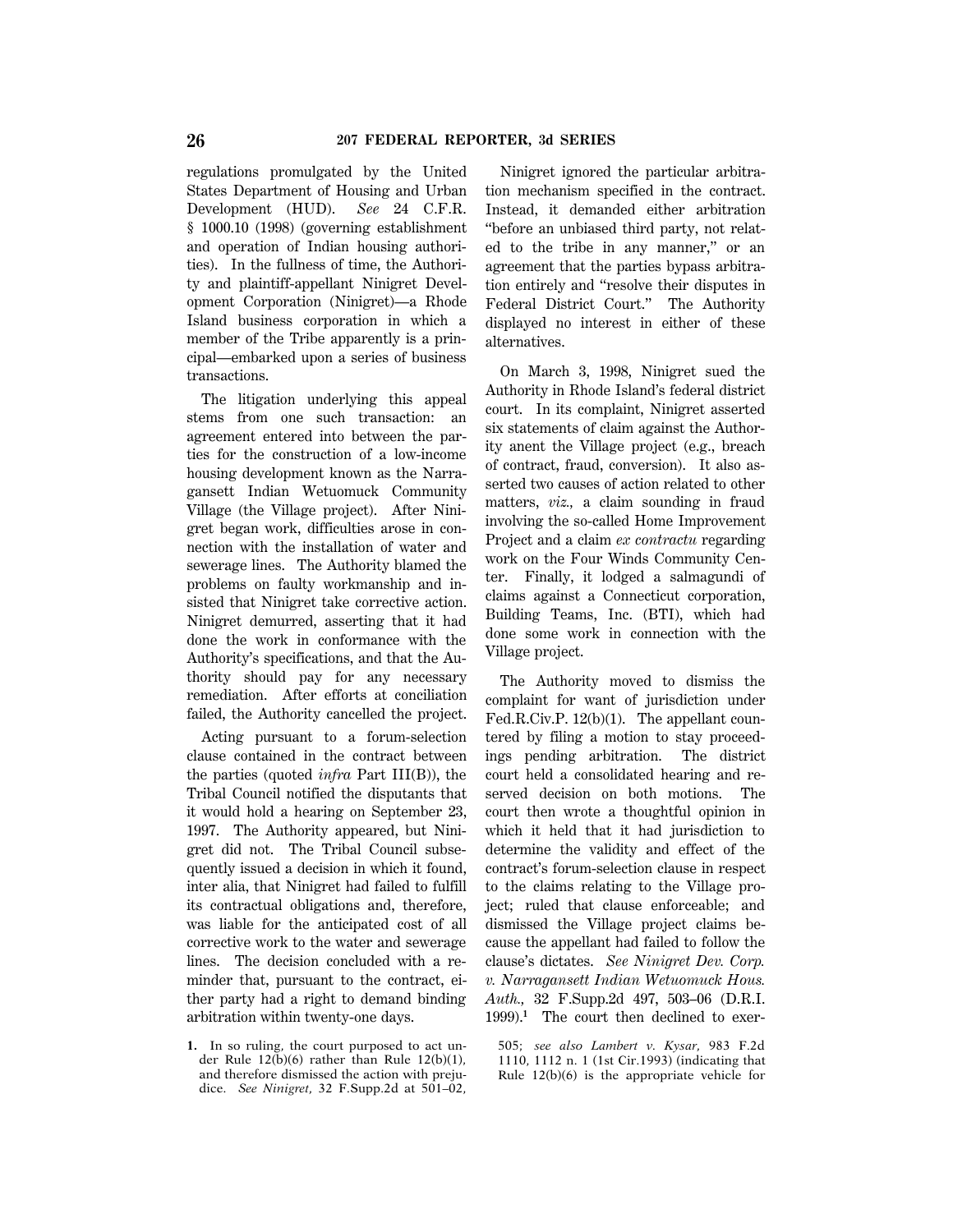cise supplemental jurisdiction over the claims implicating other projects, dismissing them without prejudice. *See id.* at 502–03. Ninigret subsequently resolved its differences with BTI, dismissed the action as to that defendant, and prosecuted this appeal.

## **II. SUBJECT–MATTER JURISDIC-TION**

The threshold question in this case relates to the existence *vel non* of subjectmatter jurisdiction. We must examine two possible sources: diversity jurisdiction, *see* 28 U.S.C. § 1332, and federal question jurisdiction, *see* 28 U.S.C. § 1331. We conclude that the claim of diversity jurisdiction is ill-advised, but that federal question jurisdiction inheres (although we define its scope more narrowly than did the court below).

# **A**

**[1]** The appellant initially premised its suit on diversity jurisdiction. The district court rejected that theory, *see Ninigret,* 32 F.Supp.2d at 502, and rightly so.

**[2–4]** Diversity jurisdiction requires, inter alia, complete diversity of citizenship between all plaintiffs, on one hand, and all defendants, on the second hand. *See Caterpillar, Inc. v. Lewis,* 519 U.S. 61, 68, 117 S.Ct. 467, 136 L.Ed.2d 437 (1996); *Strawbridge v. Curtiss,* 7 U.S. (3 Cranch) 267, 267, 2 L.Ed. 435 (1806). An Indian tribe, however, is not considered to be a citizen of any state. *See Akins v. Penobscot Nation,* 130 F.3d 482, 485 (1st Cir.1997); *Romanella v. Hayward,* 114 F.3d 15, 16 (2d Cir.1997) (per curiam); *Gaines v. Ski Apache,* 8 F.3d 726, 729 (10th Cir.1993).

dismissal on the basis of non-compliance with a contractual forum-selection clause).

**2.** From this point forward, we limit our discussion of the appellant's claims to those arising out of the Village project. The Authority interposed no assertion of tribal court jurisdiction over the appellant's other causes of action, and apart from its unsuccessful invocation of diversity, the appellant has neither Consequently, a tribe is analogous to a stateless person for jurisdictional purposes. *See* 13B Charles Alan Wright et al., *Federal Practice and Procedure* § 3622, at 585–86 (1984). It follows that, notwithstanding the joinder of other diverse parties, the presence of an Indian tribe destroys complete diversity. *See Romanella,* 114 F.3d at 15–16; *Calumet Gaming Group–Kansas, Inc. v. Kickapoo Tribe,* 987 F.Supp. 1321, 1325 (D.Kan. 1997); *cf. Newman–Green, Inc. v. Alfonzo–Larrain,* 490 U.S. 826, 829–30, 109 S.Ct. 2218, 104 L.Ed.2d 893 (1989) (calling a stateless person a ''jurisdictional spoiler''). We see no reason why the Authority (an arm of the Tribe, not separately incorporated) should be treated any differently for jurisdictional purposes.**<sup>2</sup>**

## **B**

**[5]** At the hearing held on the Authority's motion to dismiss, the appellant posited the existence of a federal question as an alternative basis for subject-matter jurisdiction over the Village project claims. The lower court entertained the argument and, in the end, accepted it. *See Ninigret,* 32 F.Supp.2d at 503. We emulate this example.

**[6, 7]** The possibility of federal question jurisdiction is all the more enigmatic because the historic interrelationship between federal courts and tribal courts is freighted with uncertainty. Still, the rudiments are reasonably clear. ''The question whether an Indian tribe retains the power to compel a non-Indian  $\ldots$  to submit to the civil jurisdiction of a tribal court is one that must be answered by reference to federal law...." *National Farmers* 

asserted an independent basis for federal jurisdiction in regard to those claims nor offered any developed argumentation challenging the district court's refusal, in its discretion, to exercise supplemental jurisdiction over them. *See Ninigret,* 32 F.Supp.2d at 503–04. Thus, the lower court's dismissal of those counts, without prejudice, must stand.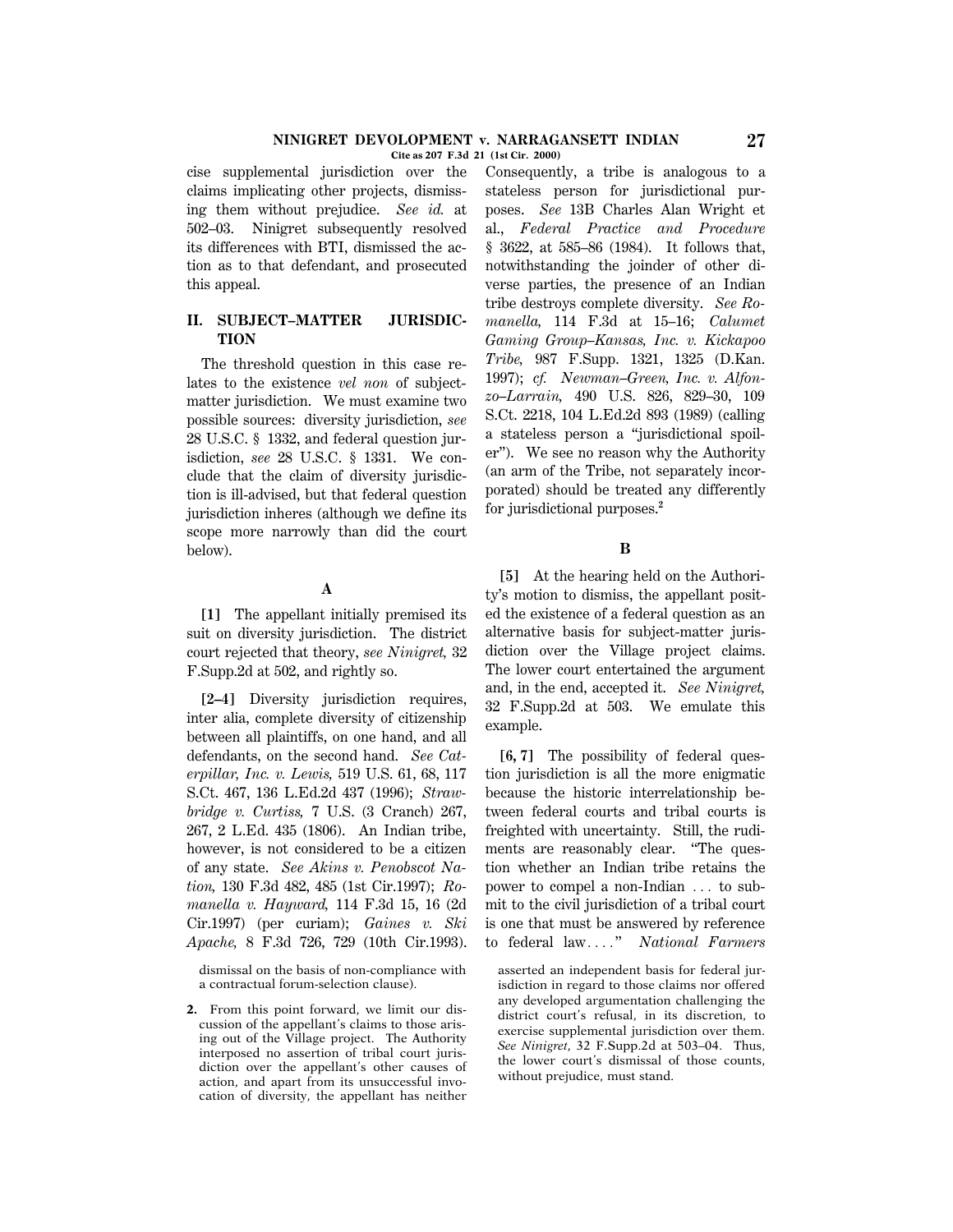*Union Ins. Cos. v. Crow Tribe,* 471 U.S. 845, 852, 105 S.Ct. 2447, 85 L.Ed.2d 818 (1985). That question, therefore, is a federal question within the purview of 28 U.S.C. § 1331. *See id.* In other words, ''federal courts have authority to determine, as a matter 'arising under' federal law,'' the limits of a tribal court's jurisdiction. *El Paso Natural Gas Co. v. Neztsosie,* 526 U.S. 473, 483, 119 S.Ct. 1430, 1437, 143 L.Ed.2d 635 (1999). The fact that a plaintiff's claims are not premised on federal law does not alter this result. *See, e.g., National Farmers,* 471 U.S. at 847, 853, 105 S.Ct. 2447 (applying principle in context of personal injury claim); *Crawford v. Genuine Parts Co.,* 947 F.2d 1405, 1406 (9th Cir.1991) (similar); *see also Duncan Energy Co. v. Three Affiliated Tribes,* 27 F.3d 1294, 1295–96 (8th Cir. 1994) (applying principle in context of suit based on tribal laws).

We need not paint the lily. The short of it is that because the Authority made a colorable case for tribal court jurisdiction over Ninigret's principal claims and Ninigret disputed that proposition, the district court had authority to determine the extent of the tribal court's jurisdiction. *See El Paso Natural Gas,* 526 U.S. at 483, 119 S.Ct. at 1437; *Basil Cook Enters. v. St. Regis Mohawk Tribe,* 117 F.3d 61, 65 (2d Cir.1997).

## **III. TRIBAL SOVEREIGN IMMUNI-TY**

**[8]** Where, as here, a party to a case pending in a federal court asserts a colorable claim that a tribal court has primary jurisdiction, charting the existence and extent of that jurisdiction demands careful study of the tribal exhaustion doctrine. Before undertaking a determination of the reach of that doctrine, however, we must address the Authority's claim of tribal sovereign immunity.

**3.** In *Davis,* 193 F.3d at 992, the panel referred to *National Farmers,* 471 U.S. at 855– 56, 105 S.Ct. 2447, but apparently confused

# **A**

**[9]** Two fundamental premises dictate our order of progression. First, although tribal sovereign immunity is jurisdictional in nature, consideration of that issue always must await resolution of the antecedent issue of federal subject-matter jurisdiction. *See In re Prairie Island Dakota Sioux,* 21 F.3d 302, 304–05 (8th Cir.1994). This sequencing follows inexorably from *Oklahoma Tax Commission v. Graham,* 489 U.S. 838, 841, 109 S.Ct. 1519, 103 L.Ed.2d 924 (1989), in which the Court held that the mere presence of a tribal sovereign immunity defense did not, in and of itself, ''convert a suit otherwise arising under state law into one which, in the statutory sense, arises under federal law.'' Logically, this reasoning compels a conclusion that a federal court can address such a defense only after it confirms independently that subject-matter jurisdiction exists.

The second premise that affects our sequencing determination concerns the relationship between tribal sovereign immunity and the tribal exhaustion doctrine. The question here (which, as we have said, arises only after the inquiry into subjectmatter jurisdiction has been answered affirmatively) relates to whether the federal court or the tribal court should pass upon the sovereign immunity defense, at least initially. On this question, the authorities are in some disarray.

**[10]** The Eighth Circuit has held that a district court should begin this phase of its inquiry by addressing exhaustion and, if it determines that tribal remedies must be exhausted, give the tribal court the first crack at considering the bona fides of the sovereign immunity defense. *See Davis v. Mille Lacs Band of Chippewa Indians,* 193 F.3d 990, 992 (8th Cir.1999). That view appears to be based on a misreading of *National Farmers,***<sup>3</sup>** and it has mustered

the Court's reference to ''sovereignty'' with ''sovereign immunity.'' However, the cases cited by the *National Farmers* Court immedi-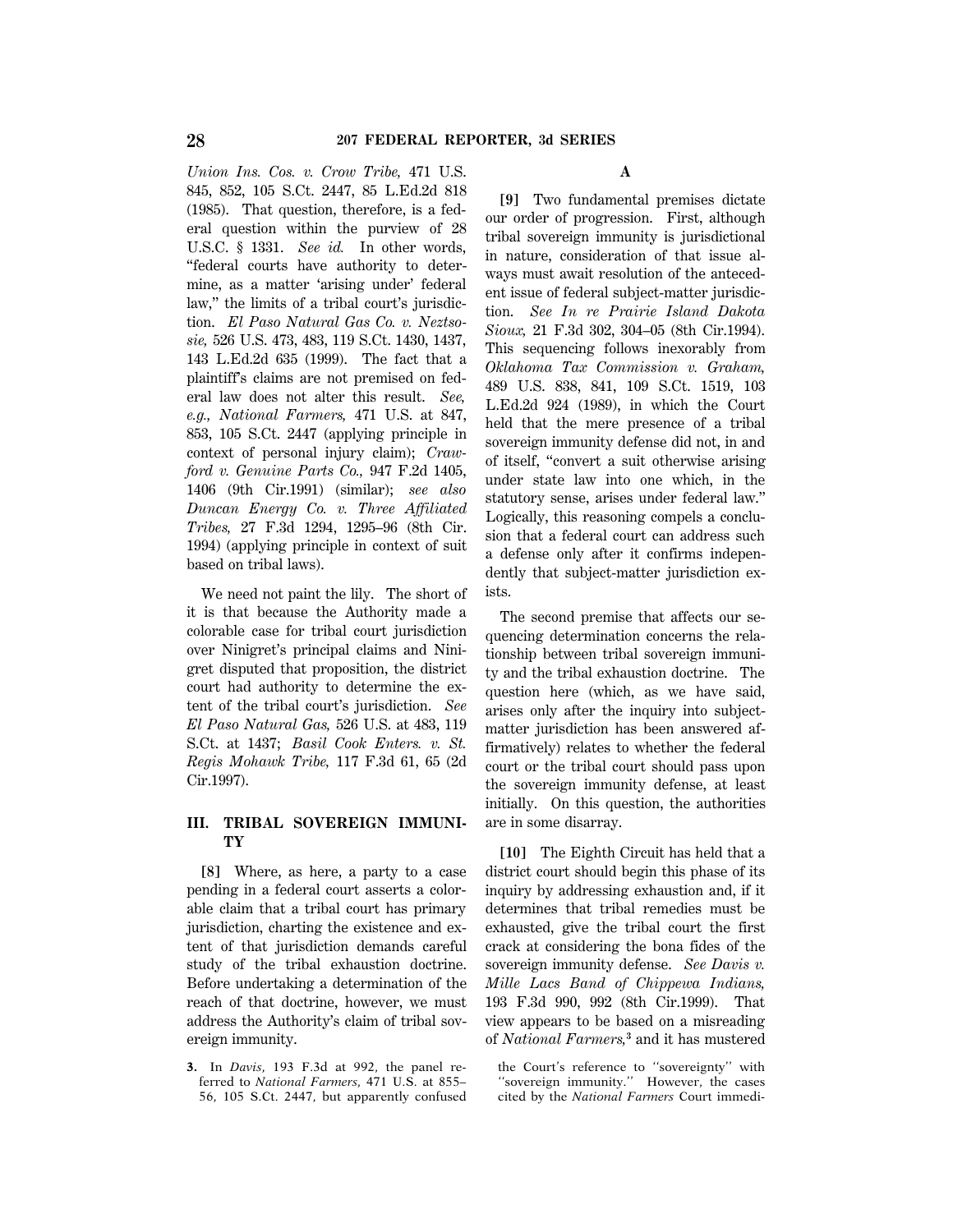#### **NINIGRET DEVOLOPMENT v. NARRAGANSETT INDIAN 29 Cite as 207 F.3d 21 (1st Cir. 2000)**

scant support elsewhere. We respectfully decline to adopt it and hold instead that, as long as federal subject-matter jurisdiction exists, a defense predicated on tribal sovereign immunity is susceptible to direct adjudication in the federal courts, without reference to the tribal exhaustion doctrine.**<sup>4</sup>** *See TTEA v. Ysleta Del Sur Pueblo,* 181 F.3d 676, 680–81, 683–84 (5th Cir. 1999); *Altheimer & Gray v. Sioux Mfg. Corp.,* 983 F.2d 803, 812–15 (7th Cir.1993). We believe that this conclusion flows naturally from the reality that the sovereignty of Indian tribes is subject to congressional control, with the result that tribal sovereign immunity is necessarily a matter of federal law.**<sup>5</sup>** *See Kiowa Tribe v. Manufacturing Technologies,* 523 U.S. 751, 759, 118 S.Ct. 1700, 140 L.Ed.2d 981 (1998); *Osage Tribal Council v. United States Dep't of Labor,* 187 F.3d 1174, 1180 (10th Cir.1999). We turn, then, to the merits of the Authority's immunity defense.

#### **B**

**[11, 12]** Tribal sovereign immunity ''predates the birth of the Republic.'' *Rhode Island v. Narragansett Indian Tribe,* 19 F.3d 685, 694 (1st Cir.1994). The immunity rests on the status of Indian tribes as autonomous political entities, retaining their original natural rights with regard to self-governance. *See Santa*

ately following its mention of tribal sovereignty, *see New Mexico v. Mescalero Apache Tribe,* 462 U.S. 324, 331–32, 103 S.Ct. 2378, 76 L.Ed.2d 611 (1983); *Merrion v. Jicarilla Apache Tribe,* 455 U.S. 130, 137, 102 S.Ct. 894, 71 L.Ed.2d 21 (1982); *Washington v. Confederated Tribes of Colville Indian Reservation,* 447 U.S. 134, 152, 100 S.Ct. 2069, 65 L.Ed.2d 10 (1980), make it crystal clear that, in the passage in question, the Court was addressing the dependent status of Indian tribes and the intergovernmental relationship between states and tribes, as opposed to sovereign immunity. *See National Farmers,* 471 U.S. at 856 & n. 19, 105 S.Ct. 2447.

**4.** The Ninth Circuit has straddled the fence as to this point, holding that the issue of tribal sovereign immunity is for the tribal court in cases in which that issue turns on an interpretation of tribal law. *See Stock West Corp. v.*

*Clara Pueblo v. Martinez,* 436 U.S. 49, 55, 98 S.Ct. 1670, 56 L.Ed.2d 106 (1978); *Worcester v. Georgia,* 31 U.S. (6 Pet.) 515, 559, 8 L.Ed. 483 (1832). The Authority, as an arm of the Tribe, enjoys the full extent of the Tribe's sovereign immunity. *See Dillon v. Yankton Sioux Tribe Hous. Auth.,* 144 F.3d 581, 583–84 (8th Cir.1998); *Weeks Constr., Inc. v. Oglala Sioux Hous. Auth.,* 797 F.2d 668, 670–71 (8th Cir.1986). Therefore, we shall not distinguish between the Tribe and the Authority in discussing concepts such as tribal immunity and tribal exhaustion.

**[13]** Generally speaking, the doctrine of tribal sovereign immunity precludes a suit against an Indian tribe except in instances in which Congress has abrogated that immunity or the tribe has foregone it. *See Kiowa Tribe,* 523 U.S. at 754, 118 S.Ct. 1700. The parties (who agree on little else) concur that Congress has not abrogated the Tribe's immunity vis-à-vis this suit. The appellant argues forcefully, however, that the Tribe waived its sovereign immunity by virtue of the enactment of Tribal Ordinance HA–195 and the execution of the contract for the Village project. We dissect that argument.

When the parties entered into the contract for the Village project, HUD required the enactment of a tribal ordinance

*Taylor,* 964 F.2d 912, 920 (9th Cir.1992) (en banc).

**5.** Although the tribal exhaustion doctrine also implicates federal law, the issues associated with it are distinguishable in important ways from those associated with tribal sovereign immunity. Principles of comity strongly suggest that the tribal court be allowed to determine, in the first instance, the scope of its own jurisdiction, whereas the issue of whether a suit may be brought against a tribe at all, in any forum, is of equal interest to the federal and tribal courts. *See, e.g., Kiowa Tribe v. Manufacturing Technologies,* 523 U.S. 751, 754–60, 118 S.Ct. 1700, 140 L.Ed.2d 981 (1998) (directly addressing questions of tribal sovereign immunity); *Santa Clara Pueblo v. Martinez,* 436 U.S. 49, 55, 98 S.Ct. 1670, 56 L.Ed.2d 106 (1978) (same).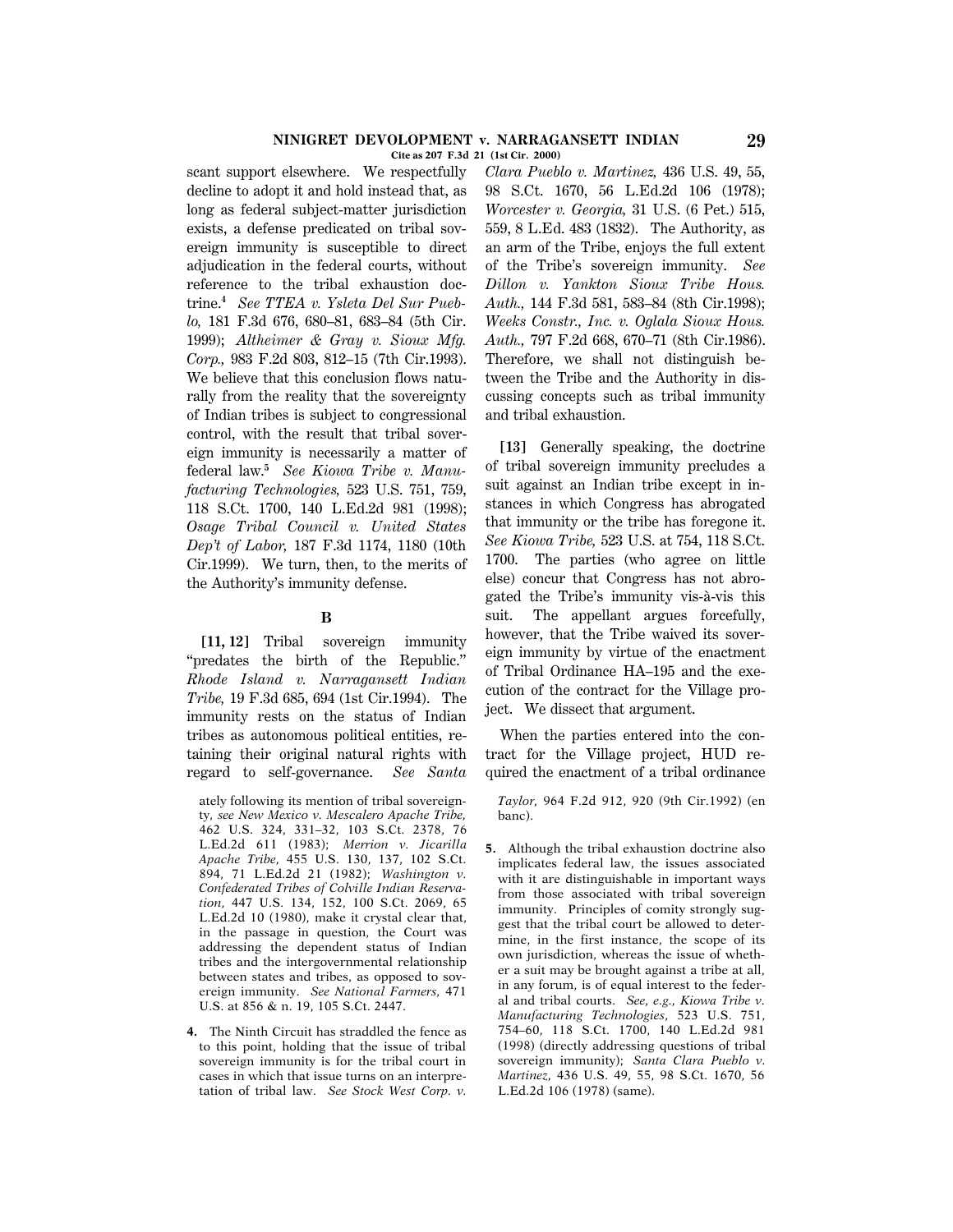containing pat terminology as a condition precedent to an Indian housing authority receiving federal funds. *See* 42 C.F.R. § 950 (1995) (now supplanted). Tribal Ordinance HA–195, the relevant text of which is reproduced in the margin,**<sup>6</sup>** faithfully replicates this language (save only for a few inconsequential typographical errors). Due to HUD's formulaic approach, several other decisions have dealt with substantially identical ordinances.

**[14, 15]** An occasional case appears to have held that the enactment of such an ordinance, without more, constitutes an effective waiver of sovereign immunity. *See, e.g., Snowbird Const. Co. v. United States,* 666 F.Supp. 1437, 1440–41 (D.Idaho 1987). In our judgment, the better view holds that the enactment of such an ordinance, in and of itself, does not waive a tribe's sovereign immunity. *See Dillon,* 144 F.3d at 583–84; *Buchanan v. Sokaogon Chippewa Tribe,* 40 F.Supp.2d 1043, 1047 (E.D.Wis.1999). After all, the ordinance, by its terms, authorizes the Authority to shed its immunity from suit ''by contract,'' and these words would be utter surplusage if the enactment of the ordinance itself served to perfect the waiver. Statutes and ordinances normally should be read to give effect to every word and phrase, *see, e.g., Lopez–Soto v. Hawayek,* 175 F.3d 170, 173 (1st Cir.1999); *United States v. Ven–Fuel, Inc.,* 758 F.2d 741, 751–52 (1st Cir.1985), and there is no compelling reason to make this case an exception. Accordingly, we conclude that the Tribe's adoption of Tribal Ordinance HA–195, in and of itself, did not forfeit the Authority's immunity.

**[16]** This does not end our interpretive odyssey, for the appellant urges persuasively that the ordinance, *coupled with the contract,* effects the necessary waiver. In this respect, the appellant calls particular

The Council hereby gives its irrevocable consent to allowing the Authority to sue or be sued in its corporate name, upon any contract, claim or obligation arising gout attention to Article 14 of the contract, the forum-selection clause, which provides in pertinent part that:

14.1 All claims, disputes and other matters in question between the Parties to this Agreement arising out of or relating to this Agreement or the breach thereof, shall be first presented to the Tribal Council for resolution and in the event of non-resolution, then to the Tribal Court which will appoint an Arbitration Board $\ldots$  This Agreement to arbitrate and any agreement to arbitrate with an additional person or persons duly consented to by the Parties to this Agreement shall be specifically enforceable under prevailing arbitration law.

14.2 Notice of the demand for arbitration shall be filed in writing with the other Party or Parties to the Agreement and with the Tribal Council $\ldots$ 

14.3 The award rendered by the Council or Arbitration Board appointed by the Tribal Court shall be final. Upon exhaustion of final remedy in Tribal Court leading to non-resolution and as a civil option, the Parties may, with written agreement from both, institute a Civil Action in Federal District Court.

**[17–19]** Whether, and to what extent, an arbitration or forum-selection clause (we use the labels interchangeably in describing Article 14) constitutes a waiver of a tribe's sovereign immunity turns on the terms of that clause. The courts are not consentient on the degree of specificity that must be employed. *Compare, e.g., Val–U Const. Co. v. Rosebud Sioux Tribe,* 146 F.3d 573, 577–78 (8th Cir.1998) (finding waiver), *and Sokaogon Gaming Ent. Corp. v. Tushie–Montgomery Assoc.,* 86 F.3d 656, 659–60 (7th Cir.1996) (same) *with Pan American Co. v. Sycuan Band of Mission Indians,* 884 F.2d 416, 418–20

[sic] of its activities under the ordinance and hereby authorities [sic] the Authority to decree by contract to waive any immunity from suit which it might otherwise have; but the Tribe shall not be liable for the debts or obligations of the Authority.

**<sup>6.</sup>** Tribal Ordinance HA–195 provides in pertinent part: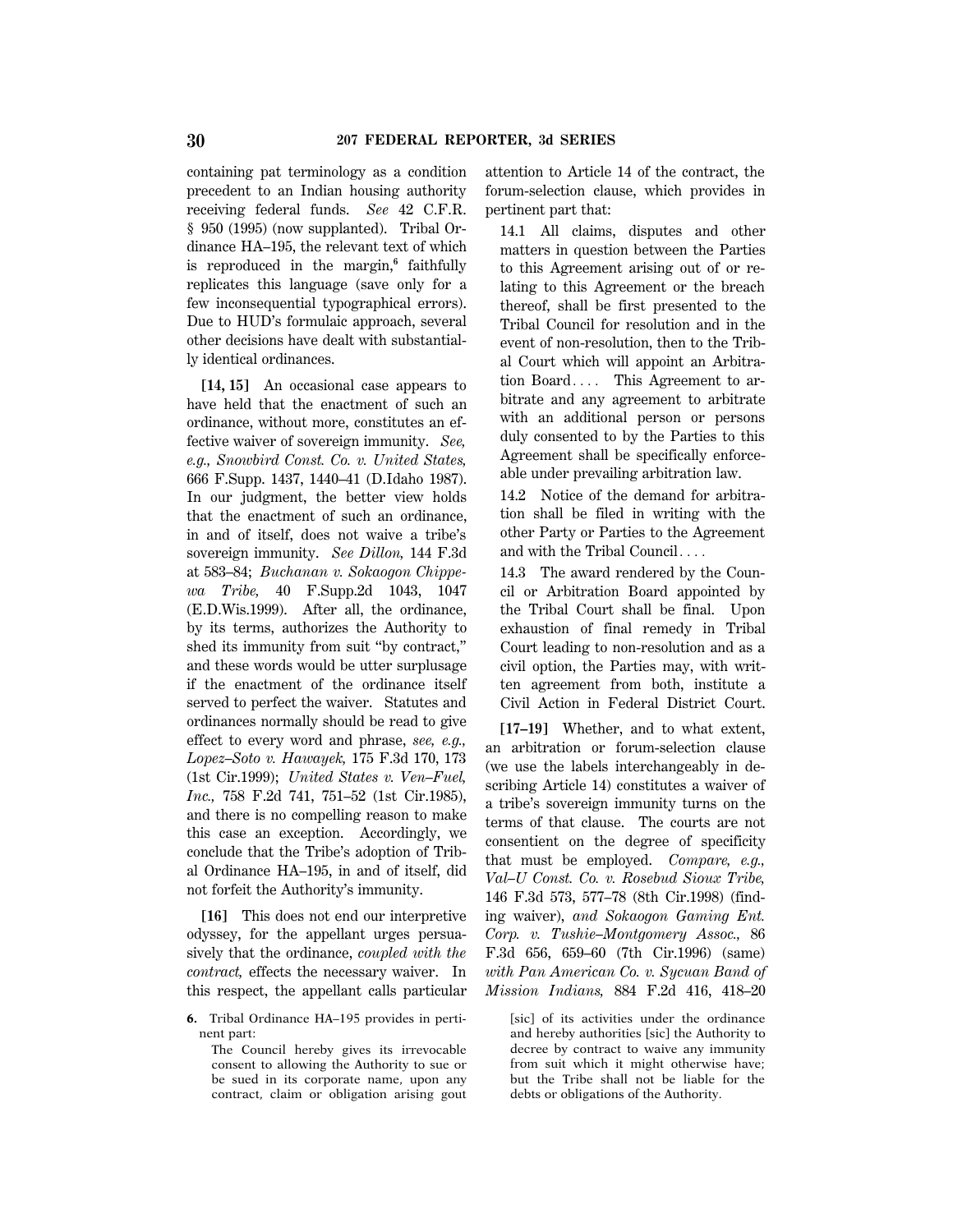**Cite as 207 F.3d 21 (1st Cir. 2000)**

(9th Cir.1989) (finding no waiver). Like the Seventh and Eighth Circuits, we are of the opinion that courts must take a practical, commonsense approach in attempting to separate words that fairly can be construed as comprising a waiver of tribal sovereign immunity from words that fall short. *See Sokaogon,* 86 F.3d at 660; *Rosebud Sioux Tribe v. Val–U Const. Co.,* 50 F.3d 560, 563 (8th Cir.1995). Pursuing that approach, we believe that explicit language broadly relegating dispute resolution to arbitration constitutes a waiver of tribal sovereign immunity, whereas language that is ambiguous rather than definite, cryptic rather than explicit, or precatory rather than mandatory, usually will not achieve that end.

In this case, we need not probe the point too deeply. The forum-selection clause is nose-on-the-face plain; it commits ''[a]ll claims, disputes and other matters  $\ldots$ arising out of or relating to [the contract]'' to arbitration, and further provides that the agreement to arbitrate ''shall be specifically enforceable under prevailing law.'' In short, the waiver here, particularly when read against the background of the ordinance, is direct, clear, and unavoidable. *See Rosebud Sioux,* 50 F.3d at 563 (explaining that no ''magic words'' are required to effect an express waiver of tribal sovereign immunity). Consequently, the Authority has surrendered its tribal sovereign immunity in respect to Ninigret's claims arising out of the Village project.

# **IV. THE TRIBAL EXHAUSTION DOCTRINE**

**[20–22]** The tribal exhaustion doctrine is not jurisdictional in nature, but, rather, is a product of comity and related considerations. *See Iowa Mut. Ins. Co. v. La-Plante,* 480 U.S. 9, 16 n. 8, 107 S.Ct. 971, 94 L.Ed.2d 10 (1987). Where applicable, this prudential doctrine has force whether or not an action actually is pending in a tribal court. *See United States v. Tsosie,* 92 F.3d 1037, 1041 (10th Cir.1996); *Craw*-

**7.** There is virtually no case law as to the effectiveness *vel non* of an express disclaimer

*ford,* 947 F.2d at 1407. Moreover, the doctrine applies even though the contested claims are to be defined substantively by state or federal law. *See Altheimer,* 983 F.2d at 814; *Buchanan,* 40 F.Supp.2d at 1048.

#### **A**

**[23]** The tribal exhaustion doctrine holds that when a colorable claim of tribal court jurisdiction has been asserted, a federal court may (and ordinarily should) give the tribal court precedence and afford it a full and fair opportunity to determine the extent of its own jurisdiction over a particular claim or set of claims. *See El Paso Natural Gas,* 526 U.S. at 483, 119 S.Ct. at 1437; *National Farmers,* 471 U.S. at 856– 57, 105 S.Ct. 2447. The doctrine rests on three pillars. First, Congress long has advocated ''a policy of supporting tribal self-government and self-determination ... [which] favors a rule that will provide the forum whose jurisdiction is being challenged the first opportunity to evaluate the factual and legal bases for the challenge.'' *National Farmers,* 471 U.S. at 856, 105 S.Ct. 2447. Second, exhaustion fosters administrative efficiency. *See id.* Third, exhaustion provides other decisionmakers with the benefit of tribal courts' expertise, thus facilitating further judicial review. *See id.* at 857, 105 S.Ct. 2447.

**[24–26]** To be sure, the tribal exhaustion doctrine does not apply mechanistically to every claim brought by or against an Indian tribe. One possible objection to its application in this situation is that neither the parties nor the district court paid much attention to it. But the parties did brief the issue below, and implied waivers are disfavored in this corner of the jurisprudential world: as a general rule, if a tribe has not explicitly waived exhaustion, courts lack discretion to relieve its litigation adversary of the duty of exhausting tribal remedies before proceeding in a federal forum.**<sup>7</sup>** *See Allstate Indem. Co. v.*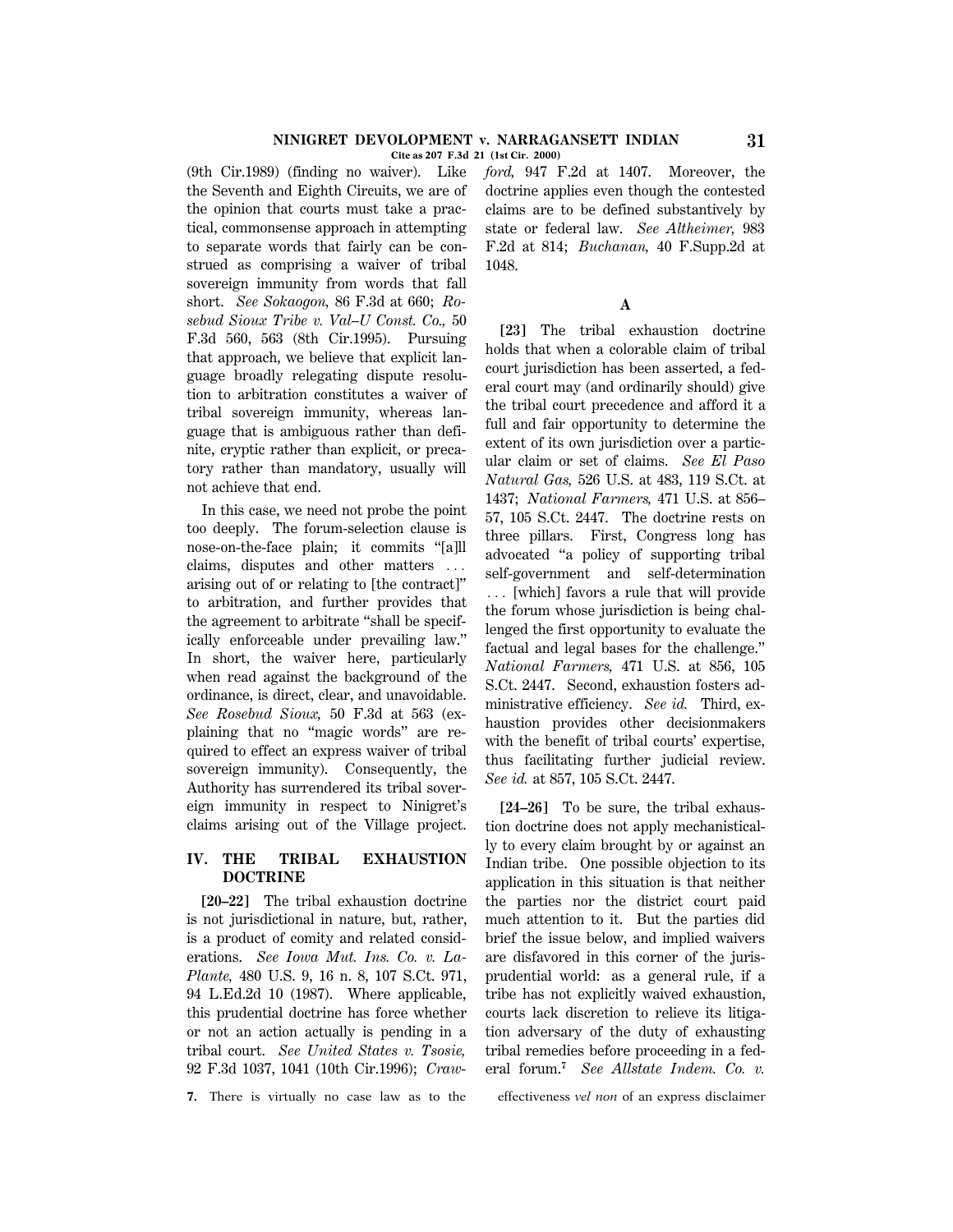*Stump,* 191 F.3d 1071, 1073, *as amended by* 197 F.3d 1031 (9th Cir.1999); *Tsosie,* 92 F.3d at 1041. This deferential view is entirely consistent with ''the heightened sensitivity to tribal sovereignty present in federal-tribal comity cases.'' *Smith v. Moffett,* 947 F.2d 442, 445 (10th Cir.1991). It is also compatible with the federal courts' acknowledged power to investigate the issue of exhaustion of tribal remedies sua sponte. *See id.; cf. Cruz v. Melecio,* 204 F.3d 14, 22 n. 7 (1st Cir.2000) (concluding that court of appeals has power to raise delicate questions of federal-state comity on its own initiative). Hence, we must address the applicability of the doctrine.

## **B**

**[27, 28]** A second possible objection to the deployment of the tribal exhaustion doctrine is scope-related. Scope determinations hinge, in the first instance, on the subject matter of the contested claim. Civil disputes arising out of the activities of non-Indians on reservation lands almost always require exhaustion if they involve the tribe. *See Iowa Mut.,* 480 U.S. at 18, 107 S.Ct. 971 (noting that jurisdiction over such cases ''presumptively lies in the tribal courts''). But where, as here, a dispute arises out of activities conducted elsewhere—the Authority undertook to develop the Village project on land purchased by the Tribe but situated outside the reservation, *see Ninigret,* 32 F.Supp.2d at 499—an inquiring court must make a particularized examination of the facts and circumstances attendant to the dispute in order to determine whether comity suggests a need for exhaustion of tribal remedies as a precursor to federal court adjudication. *See Texaco, Inc. v. Zah,* 5 F.3d 1374, 1378 (10th Cir.1993). This task awaits us.

**[29]** To trigger exhaustion, an ''off-thereservation'' claim must at a bare minimum impact directly upon tribal affairs.

*See Basil Cook,* 117 F.3d at 66; *Altheimer,* 983 F.2d at 814. This requirement appears to be satisfied here. The Village project entailed the development of lowincome housing for members of the Tribe on real estate purchased for that express purpose, and the pact awarded to the appellant was in furtherance of that end. *See Ninigret,* 32 F.Supp.2d at 499–500. Courts regularly have held that a contract dispute between a tribe and an entity doing business with it, concerning the disposition of tribal resources, is a tribal affair for purposes of the exhaustion doctrine. *See, e.g., Basil Cook,* 117 F.3d at 66; *Bruce H. Lien Co. v. Three Affiliated Tribes,* 93 F.3d 1412, 1420 (8th Cir.1996); *see also* Laurie Reynolds, *Exhaustion of Tribal Remedies,* 73 N.C. L.Rev. 1089, 1107 & n. 88 (1995) (citing cases); *cf. Strate v. A–1 Contractors,* 520 U.S. 438, 446, 453, 117 S.Ct. 1404, 137 L.Ed.2d 661 (1997) (indicating that a tribe's adjudicative jurisdiction covers activities of non-Indians on lands within the reservation owned by non-Indians when they have entered into contracts with the tribe). Since Ninigret's dealings with the Authority bore directly on the use and disposition of tribal resources (land and money), we conclude that this case sufficiently concerns tribal affairs.

**[30]** We next measure the case against the tribal exhaustion doctrine's overarching purposes, as identified by the Supreme Court. *See National Farmers,* 471 U.S. at 856–57, 105 S.Ct. 2447. This inquiry tilts sharply in favor of enforcing an exhaustion requirement. For one thing, a tribe's efforts to provide housing to tribal members is fairly obviously an exercise of its governmental functions. *See Weeks,* 797 F.2d at 673–74; *Buchanan,* 40 F.Supp.2d at 1048. For another thing, having a tribal court address, in the first instance, the scope of its jurisdiction over a dispute that stems from actions taken in the course of

of tribal court remedies. Because the record here reveals no explicit waiver or other equiv-

alent circumstance, we have no occasion to pursue that question.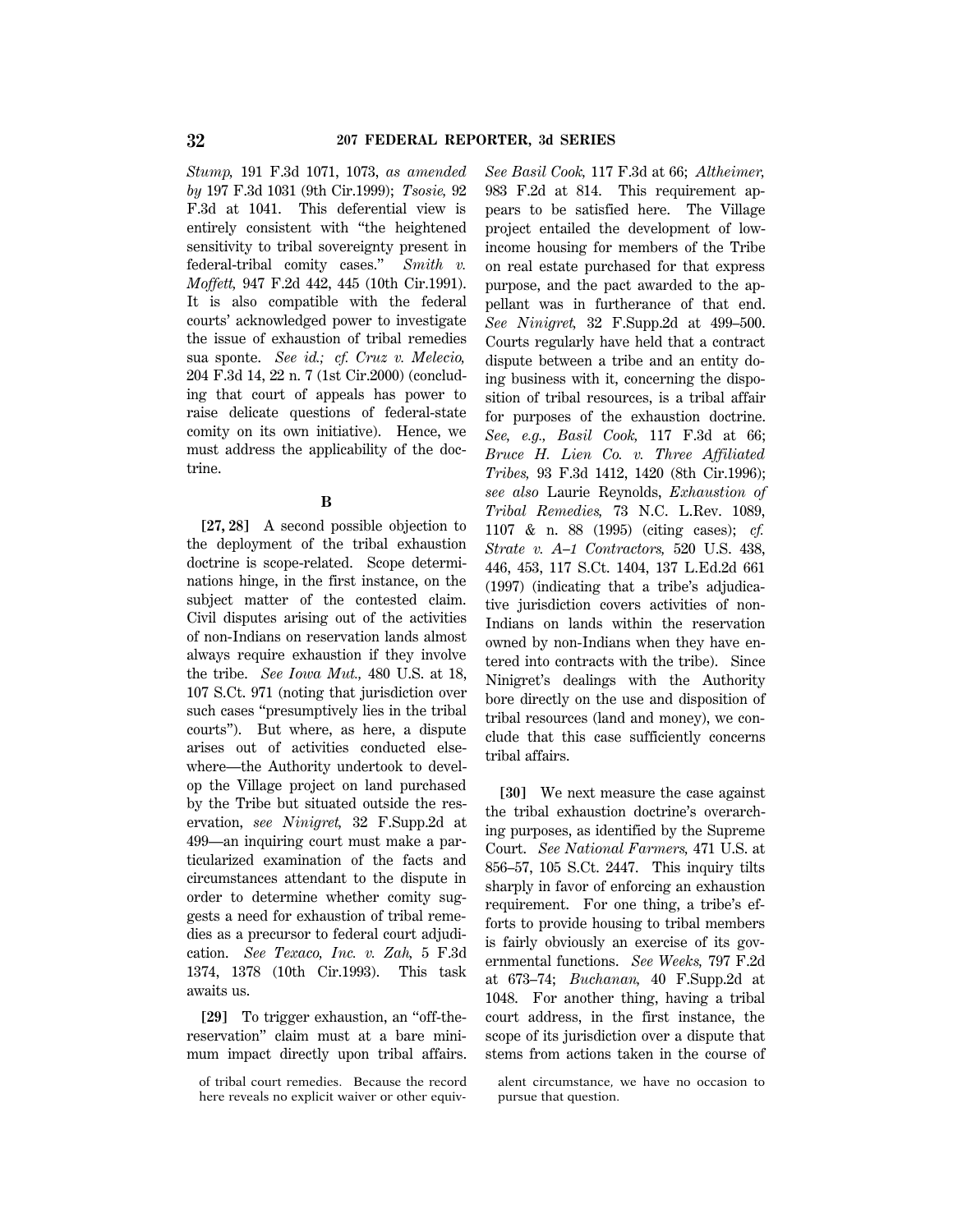tribal governance promotes efficiency and sensibly allocates scarce judicial resources. *See Bruce H. Lien Co.,* 93 F.3d at 1420. Deferring to the tribal court also promises to yield a record that will enlighten other decisionmakers and afford them the benefit of the tribal court's expertise. *See Basil Cook,* 117 F.3d at 65. Measured against these benchmarks, the case at hand seems to be an excellent candidate for compelled exhaustion.

#### **C**

**[31–33]** Although a broadly focused scope-related objection misfires, a more narrowly focused objection looms. The district court resolved the Authority's claim of supervening tribal court jurisdiction by turning directly to the contract's forum-selection clause and passing upon its enforceability, *see Ninigret,* 32 F.Supp.2d at 504–05, thus holding, by implication, that the tribal exhaustion doctrine does not apply to the interpretation of such a provision. There is a difference of opinion, however, as to whether contractual forum-selection clauses escape application of the doctrine. *Compare Basil Cook,* 117 F.3d at 63–64, 69 (affirming application of tribal exhaustion doctrine despite the presence of an arbitration clause in the contract *sub judice* ), *and Snowbird,* 666 F.Supp. at 1444 (holding that the initial interpretation of a contractual forum-selection clause must be made by the tribal court) *with Altheimer,* 983 F.2d at 814–15 (deciding that the tribal exhaustion doctrine did not apply to a forum-selection clause in a contract between a non-Indian corporation and an Indian manufacturing company). Although the question is close, we believe that, under *National Farmers,* the determination of the existence and extent of tribal court jurisdiction must be made with reference to federal law, not with reference to forum-selection provisions that may be contained within the four corners of an underlying contract. *See National Farmers,* 471 U.S. at 855–56, 105 S.Ct.

2447. At that stage, the pivotal question is not which court the parties agreed would have jurisdiction, but which court should, in the first instance, consider the scope of the tribal court's jurisdiction and interpret the pertinent contractual clauses (including any forum-selection proviso). *See Iowa Mut.,* 480 U.S. at 16, 107 S.Ct. 971; *National Farmers,* 471 U.S. at 855–57, 105 S.Ct. 2447. This logic indicates that where, as here, the tribal exhaustion doctrine applies generally to a controversy, an argument that a contractual forum-selection clause either dictates or precludes a tribal forum should not be singled out for special treatment, but should initially be directed to the tribal court. *See Basil Cook,* 117 F.3d at 63–64, 69; *Snowbird,* 666 F.Supp. at 1444.

**[34]** We also believe that this approach comports with the concern for tribal sovereignty that forms the epicenter of the tribal exhaustion doctrine. *See El Paso Natural Gas,* 526 U.S. at 483, 119 S.Ct. at 1437; *National Farmers,* 471 U.S. at 856, 105 S.Ct. 2447. For the district court to bypass the tribal court and interpret the forum-selection clause itself would place the two judicial systems in direct competition with each other, and thereby undermine the tribal court's authority over tribal affairs. Proper respect for tribal legal institutions counsels convincingly against putting courts on such a collision course. *See Iowa Mut.,* 480 U.S. at 16, 107 S.Ct. 971; *see also National Farmers,* 471 U.S. at 857, 105 S.Ct. 2447 (admonishing a lower federal court to ''stay its hand until after the Tribal Court has had a full opportunity to determine its own jurisdiction'').

## **D**

**[35]** Our examination proceeds. Even in instances—like this one—in which the tribal exhaustion doctrine normally would apply, the Supreme Court has not demanded exhaustion ''where an assertion of tribal jurisdiction is motivated by a desire to harass or is conducted in bad faith, or where the action is patently violative of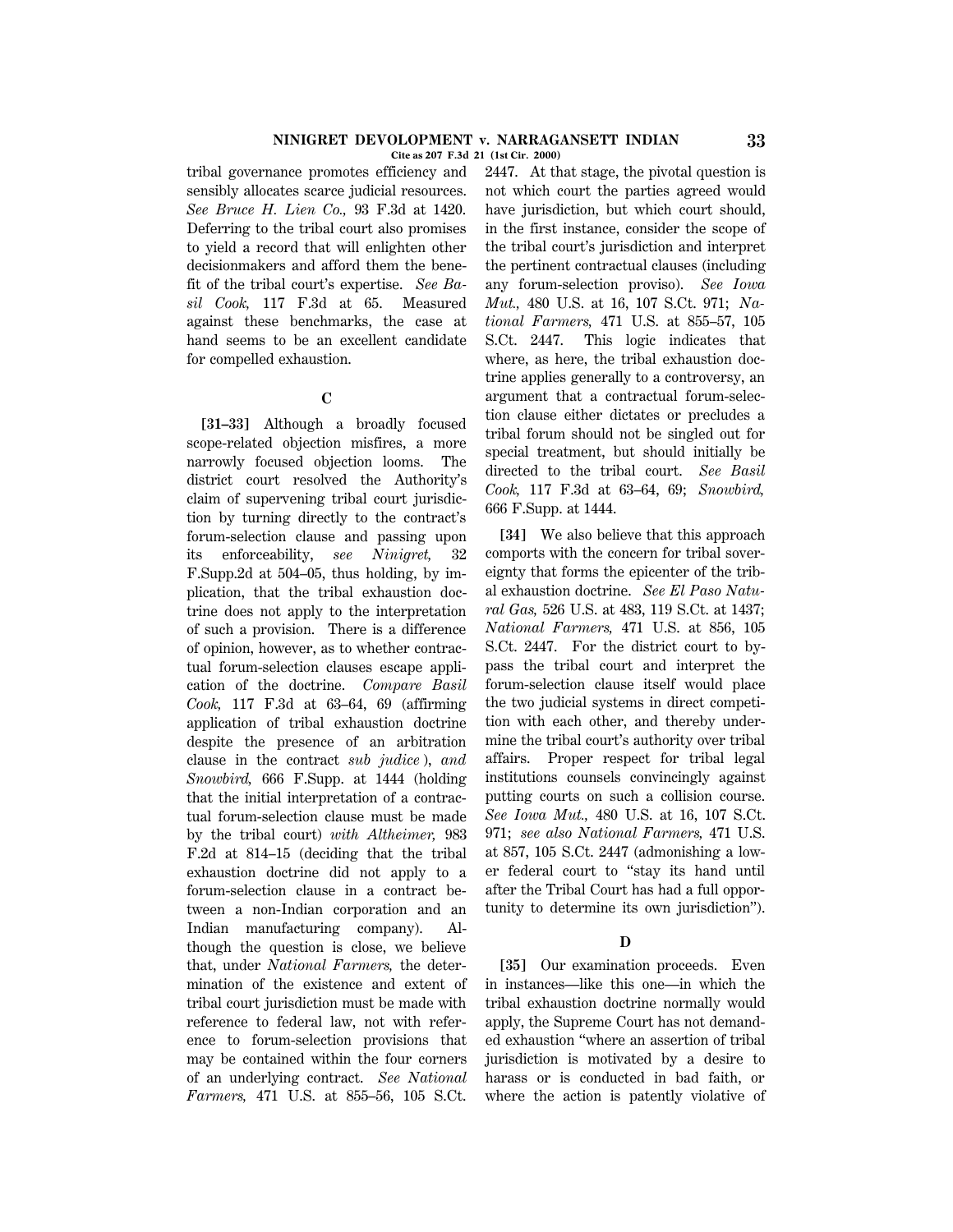express jurisdictional prohibitions, or where exhaustion would be futile because of the lack of an adequate opportunity to challenge the court's jurisdiction.'' *National Farmers,* 471 U.S. at 856 n. 21, 105 S.Ct. 2447 (citations and internal quotation marks omitted). We construe the appellant's somewhat elliptical arguments as an endeavor to enlist two of these exceptions.**<sup>8</sup>**

**[36]** The appellant's attempt to invoke the futility exception is jejune. Stripped of rhetorical flourishes, its allegation that proceeding before the tribal court would be futile has two components: first, that a tribal court necessarily will favor a tribal agency; and second, that the Narragansetts' tribal court is no more than a subset of the Tribal Council and thus can be expected merely to rubberstamp the Council's earlier decision. Mindful of the skeptical stance taken by other courts toward such allegations, *see, e.g., Iowa Mut.,* 480 U.S. at 19, 107 S.Ct. 971; *A & A Concrete, Inc. v. White Mountain Apache Tribe,* 781 F.2d 1411, 1417 (9th Cir.1986), we reject them here.

**[37]** The unsupported averment that non-Indians cannot receive a fair hearing in a tribal court flies in the teeth of both congressional policy and the Supreme Court precedents establishing the tribal exhaustion doctrine. The requirements for this exception are rigorous: absent tangible evidence of bias—and none has been proffered here—a party cannot skirt the tribal exhaustion doctrine simply by invoking unfounded stereotypes. *See Duncan,* 27 F.3d at 1301; *A & A Concrete,* 781 F.2d at 1417; *see also Iowa Mut.,* 480 U.S. at 19, 107 S.Ct. 971.

The contention that the Tribal Council's decision necessarily dictates the outcome of a subsequent tribal court adjudication is similarly flawed. After all, the appellant refused to appear for a scheduled hearing and left the Tribal Council—which,

**8.** The remaining exception need not concern us. No explicit jurisdictional ukase (e.g., a statute vesting the federal courts with exclusive jurisdiction) interferes here with the wonted operation of the tribal exhaustion

through no fault of its own, had heard only one side of the story—no real choice but to decide the dispute in favor of the Authority. At a contested hearing in which each party presents its version of the truth, the result might well differ. In all events, there is no discernible basis in the record for the appellant's conclusion that the judges of the tribal court (or the members of an arbitration board that it appoints) will march in lockstep with the Tribal Council. Thus, the futility exception eludes the appellant's grasp. *See Buchanan,* 40 F.Supp.2d at 1048; *cf. Gilbert v. City of Cambridge,* 932 F.2d 51, 61 (1st Cir.1991) (noting that, in administrative law cases, the futility exception only can be invoked if the prospect of an adverse decision is demonstrably certain—or nearly so).

**[38, 39]** This leaves the ''bad faith'' exception. That exception applies, the appellant intimates, because the Authority never volunteered the information that the tribal court was not free-standing, but merely a subset of the Tribal Council. This remonstrance is unavailing. The appellant offers no evidence of affirmative misleading or other misconduct, and, absent such evidence, we must presume the tribal court to be properly constituted, competent, and impartial. *See Duncan,* 27 F.3d at 1301. Merely crying "foul" is not enough to show bad faith. *See A & A Concrete,* 781 F.2d at 1417.

We need go no further. Although claims of futility, bias, bad faith, and the like roll easily off the tongue, they are difficult to sustain. *See* Blake A. Watson, *The Curious Case of Disappearing Federal Jurisdiction over Federal Enforcement of Federal Law,* 80 Marq. L.Rev. 531, 571 n. 173 (1997) (citing examples). Because the appellant has done no more than allege in a wholly conclusory fashion that the tribal forum will prove to be biased in fact and partisan in operation, it cannot avail

doctrine. Thus, the exception is inapropos. *See Basil Cook,* 117 F.3d at 67 (collecting cases); *Kerr–McGee Corp. v. Farley,* 115 F.3d 1498, 1502 (10th Cir.1997).